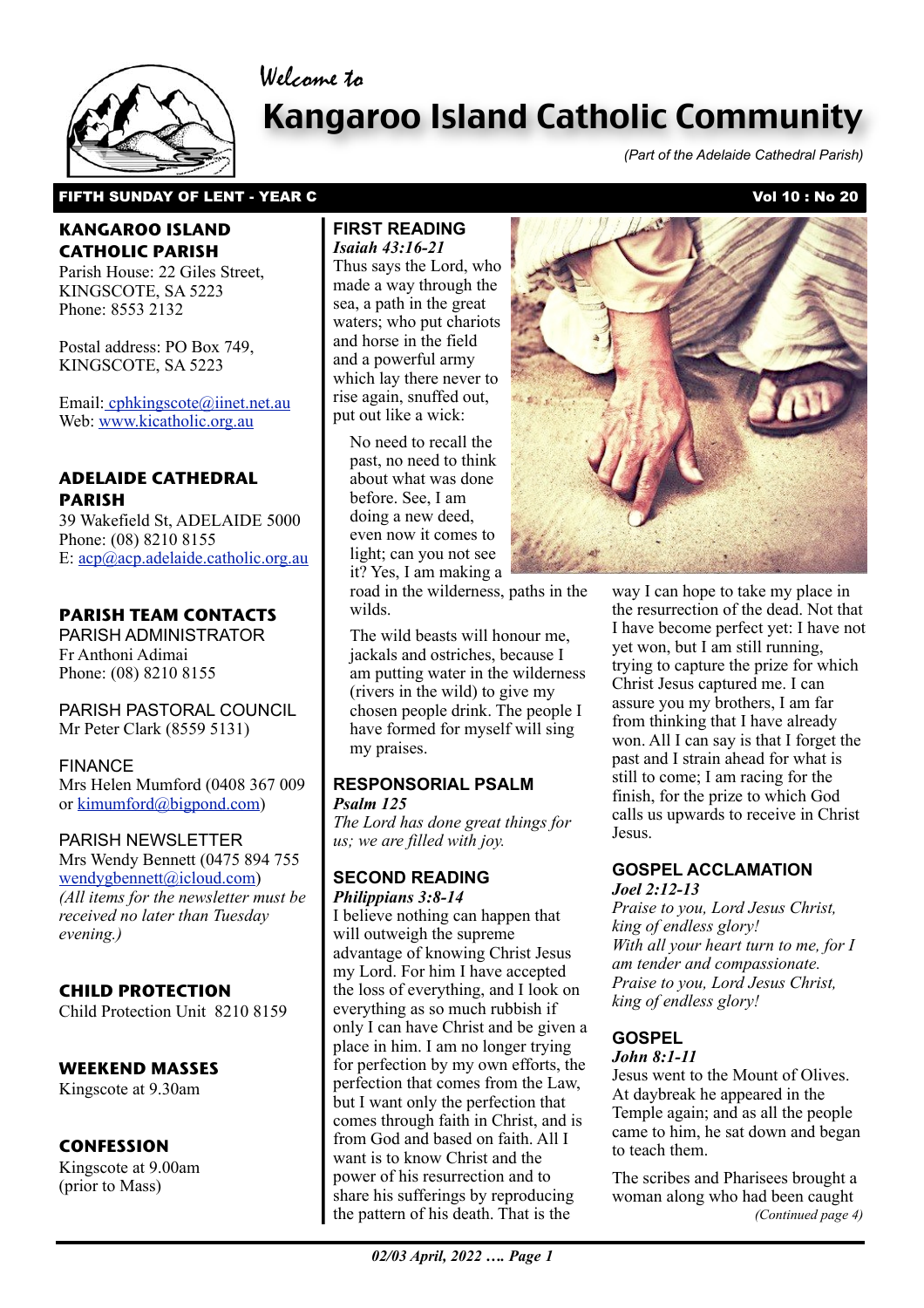

## **Bulletin Board**

## **PLEASE KEEP THESE PEOPLE IN YOUR PRAYERS**

**Sick:** Bill Roestenburg, Peter Weatherstone, Maureen Slagter, Melanie Howson, Joelle Davidson

**April anniversaries:** Josephine Bannan, Ray Bannan Elizabeth Black, Wilma Buick, Karen Cairney, Gwen Chalmers, Ambrose Clark, Robert Clark, Tony (Noxy) Clark, Francis Clarke, Catherine Commerford, Sarah Cunningham, Jimmy Dow, Tate Furniss, Monika Gibbs, Lynne McArdle, Mary O'Brien, Norah Ridge, Verna Trethewey, Beryl Williams, Albert Willson, Keith 'Hoppy' Willson.

*Please pray for all the faithful departed and may all our sick parishioners, relatives and friends know the healing love of Christ.*

 $-111$ 

**PARISH ROSTERS Comm Reader Cleaning**<br>03/4 A Clark K Hammat H Mumfor  $03/4$  A Clark K Hammat H Mumford<br> $10/4$  W Bennett A Gibbs K Brinkley W Bennett A Gibbs K Brinkley EASTER - List - back of Church to volunteer 24/4 M Glynn S Semmler K Brinkley

#### **Covid Marshal**

03/4 H Mumford 10/4 P Bennett 24/4 A Clark EASTER - List - back of Church to volunteer

#### **PRIEST ROSTER**

| (Often this roster changes        |                     |
|-----------------------------------|---------------------|
| if something unforeseen crops up) |                     |
| 27/3                              | Fr Anthoni          |
| 03/4                              | Fr My Tran          |
| 10/4                              | Fr Chris Hovat      |
| Holy Thursday                     | Bishop Greg O'Kelly |
| Good Friday                       | Bishop Greg O'Kelly |
| Holy Saturday                     | Bishop Greg O'Kelly |
| 17/4                              | Bishop Greg O'Kelly |



**EASTER TIMES** *• Holy Thursday (14 April)* Mass of the Last Supper 7.00pm

*• Good Friday (15 April)* Stations of the Cross 9.30am Passion of Our Lord 3.00pm

- *Holy Saturday (16 April)* Easter Vigil 7.30pm
- *Easter Sunday (17 April)* Mass 9.30am

## **PRAYERS FOR HEALING**

Prayers for Healing and Renewal in the Church - Thursdays at 9.00am

#### **FROM FR ANTHONI**

On behalf of Kangaroo Island Catholic Parish, I extend a warm welcome to all the families, friends, visitors and holiday makers.



The Gospel of this Fifth Sunday of Lent  $(cf.$  Jn  $8:1-11$ ) is so beautiful, I really enjoy reading and rereading it. It presents the episode of the adulterous woman, , highlighting the theme of the mercy of God, who never wants the sinner to die, but that the sinner convert and live. The scene unfolds on the Temple grounds. In fact, they did not come to the Teacher to ask his opinion — they were bad people — but to ensnare him. Indeed, were Jesus to follow the stringent law, approving that the woman be stoned, he would lose his reputation of meekness and goodness which so fascinated the people; however, were he to be merciful, he would be flouting the law, which he himself said he did not wish to abolish but fulfil (cf. Mt 5:17). This is the situation Jesus is placed in.

This wicked intention was hidden behind the question that they asked Jesus: "What do you say about her?" (Jn 8:5). Jesus did not respond; he kept silent and made a mysterious gesture: he "bent down and wrote with his finger on the ground" (v. 7). Perhaps he was drawing, some said that he wrote down the sins of the Pharisees... however, he was writing, as if he were elsewhere. In this way he helped everyone to calm down, not to act on the wave of impulsiveness, and to seek the justice of God. But those wicked men persisted and waited for him to answer. They seemed to thirst for blood. Then Jesus looked up and said: "Let him who is without sin among you be the first to throw a stone at her" (v. 7).

This response confounded the accusers, disarming all of them in the true sense of the word: they all lay down their "weapons", that is, the stones ready to be thrown, both the visible ones against the woman and

those concealed against Jesus. While the Lord continued to write on the ground, to draw, I don't know.... The accusers went away, one after the other, heads down, beginning with the eldest, most aware of not being without sin. How much good it does us to be aware that we too are sinners! When we speak ill of others – something we know well — how much good it will do us to have the courage to drop down the stones we have to throw at others, and to think a little about our own sins!

Only the woman and Jesus remained: misery and mercy. How often does this happen to us when we stop before the confessional, with shame, to show our misery and ask for forgiveness! "Woman, where are they?" (v. 10), Jesus said to her. This question is enough, and his merciful gaze, full of love, in order to let that person feel perhaps for the first time — that she has dignity, that she is not her sin, she has personal dignity; that she can change her life, she can emerge from her slavery and walk on a new path.

*Fr Anthoni*

## **PROJECT COMPASSION**



**Shaniella 23,** grew up in a remote village in the Solomon Islands in a province which has limited educational and job opportunities – and one of the country's highest poverty rates. After leaving school, she decided to move closer to the capital city, Honiara, to study hospitality and tourism. However, her vocational training school was hit by a landslide and cyclone in quick succession, destroying its water supply system and the vegetable garden that it relies on for food. With your generous support, Caritas Australia has helped the school to install water tanks, re-establish its garden and provided training in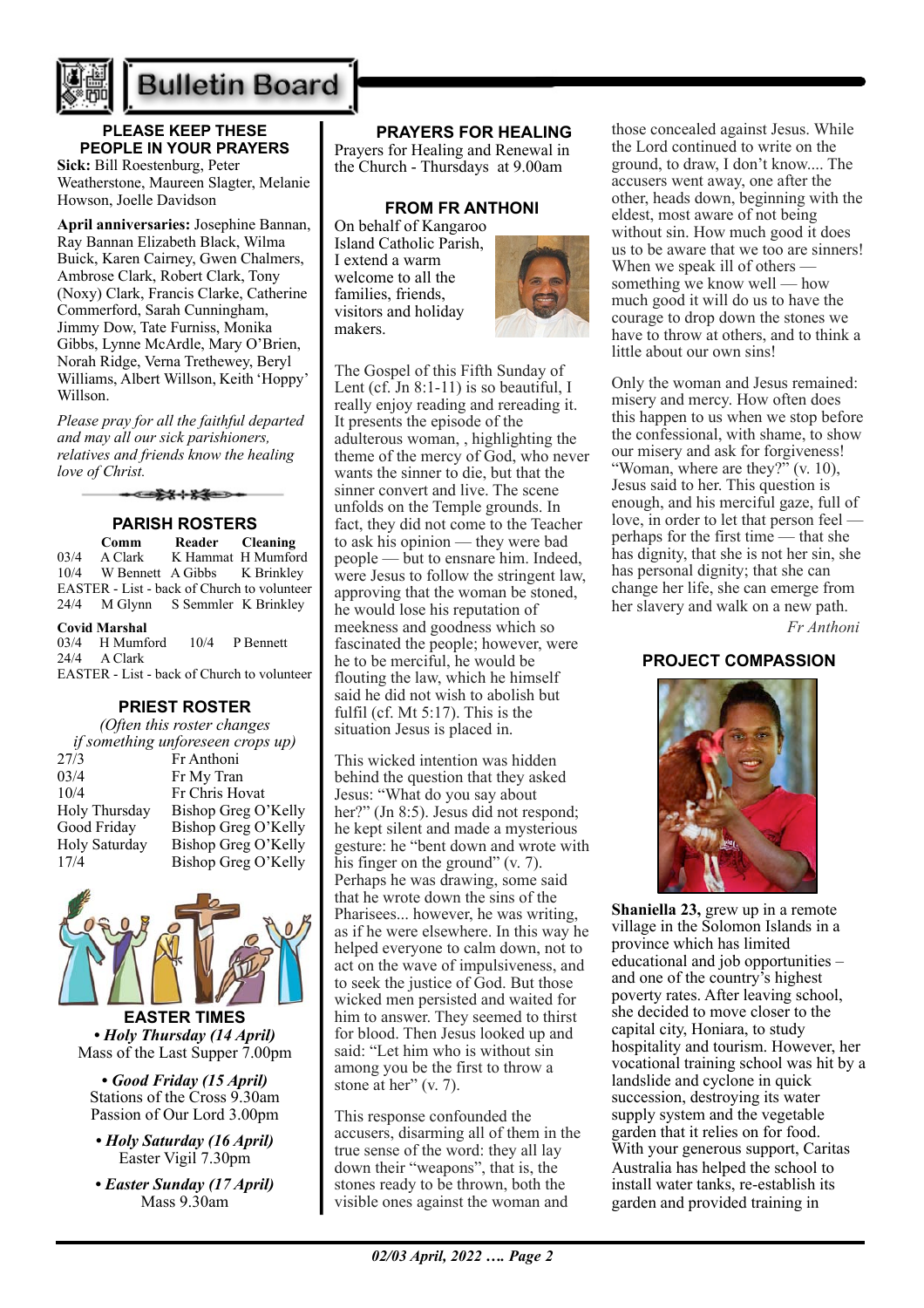disaster risk reduction. Shaniella can now complete her job skills training and the school has enough food and water for its students.

Together, we can help vulnerable communities face their challenges today and build a better tomorrow *For All Future Generations*. You can donate through Project Compassion donation boxes and envelopes available from your Parish, by visiting [lent.caritas.org.au,](http://www.caritas.org.au/projectcompassion) or by calling 1800 024 413.

#### **MARIAN PROCESSION** *Sunday, 22 May, 2.00pm*

Each year the Archdiocese hosts the annual Marian Procession in honour of Our Lady. This event has been running for almost 75 years and is one of the longest standing consecutive events in the Australian Catholic Church.

This year, in support of our Ukrainian brothers and sisters, the image that will lead our procession is *Vyshhorodska - Mother of God* carried by the Ukrainian Community in Adelaide. Assembly of Parishes will begin at 1.30pm and the procession will follow at 2.00pm. After a very successful change of location in 2021, the Procession will again be held at the Adelaide Showgrounds.

Those who wish to can book in online via this link [www.trybooking.com/](http://www.trybooking.com/BPJAN) [BPJAN](http://www.trybooking.com/BPJAN). The Procession will take place in the Main Arena. However, if the weather is inclement, the procession will be moved to the Wayville Pavilion.

#### **HOLY PLACES APPEAL**  *Good Friday, April 15*

The annual collection for the support of the church in the Holy Land will take place on Good Friday - 15 April. This collection promotes the missionary work of the Church in the Holy Land by providing welfare assistance to local Christians in areas such as health, education, employment and hours.

Please remember the Christians of the Holy Land on Good Friday and keep them in your prayers.

#### "**THE SOUTHERN CROSS"** *Easter edition*

The April edition of "The Southern Cross<sup>3</sup> will be inserted into "The Advertiser" on Saturday April 9 and



## **Ron Rolheiser column**

*Ronald Rolheiser, a Roman Catholic priest and member of the Missionary Oblates of Mary Immaculate. He is a communitybuilder, lecturer and writer. His books are popular throughout the English-speaking world and his weekly column is carried by more than sixty newspapers worldwide*

## **GOING ON AHEAD**

*"I go on ahead to prepare a place for you!"* Jesus speaks those words to his disciples on the eve of his death as he sits at table with them and senses their sadness as they grapple with his dying, his going away.

Jesus' words are meant to console them and give them the assurance that they aren't being abandoned. It's just that he is going on ahead to prepare a place for them to come and join him later.

But this isn't a lesson only about dying. This image, I go on ahead to prepare a place for you, is a metaphor which defines the essential task of our adult, mature years. Our task of as "elders", whether that be as a mother or father, an older brother or older sister, an uncle or an aunt, a teacher, a clergyman, a nurse, a worker, a colleague, or a friend, is to live in such a way so as to create a place where the young can follow. Our task as adults is to show the young how to live at a place where they've never been as yet.

And it is both a noble and humble task. Most of us cannot live up to the lofty ideals we see lived out in the lives of the great saints, though their lives have created an ideal place for us. However,

distributed to parishes for distribution that same weekend. Copies of this edition are free.

## **PROJECT COMPASSION**

boxes and envelopes may be returned with either collection on Palm Sunday or with any of the Easter collections.

#### **CARITAS AUSTRALIA UKRAINE APPEAL**

Our long-standing partner, Caritas Ukraine, is on the ground providing shelter, food, clean water, medicine and psychological support. Donate now to help the people of Ukraine.

Donate today at [www.caritas.org.au/](https://aus01.safelinks.protection.outlook.com/?url=http%3A%2F%2Fwww.caritas.org.au%2Fukraine&data=04%7C01%7CCco-Reception%40adelaide.catholic.org.au%7Cfc58bf7f33d340f2ee9b08da07b447d1%7Cfe51d108d61d407cbcaaaab5af82a7ac%7C1%7C0%7C637830768121954887%7CUnknown%7CTWFpbGZsb3d8eyJWIjoiMC4wLjAwMDAiLCJQIjoiV2luMzIiLCJBTiI6Ik1haWwiLCJXVCI6Mn0%3D%7C3000&sdata=rOXCte9AEd2c89fp5zaw9%2FEi7PK87M7lemKGAncPi%2B8%3D&reserved=0) [ukraine](https://aus01.safelinks.protection.outlook.com/?url=http%3A%2F%2Fwww.caritas.org.au%2Fukraine&data=04%7C01%7CCco-Reception%40adelaide.catholic.org.au%7Cfc58bf7f33d340f2ee9b08da07b447d1%7Cfe51d108d61d407cbcaaaab5af82a7ac%7C1%7C0%7C637830768121954887%7CUnknown%7CTWFpbGZsb3d8eyJWIjoiMC4wLjAwMDAiLCJQIjoiV2luMzIiLCJBTiI6Ik1haWwiLCJXVCI6Mn0%3D%7C3000&sdata=rOXCte9AEd2c89fp5zaw9%2FEi7PK87M7lemKGAncPi%2B8%3D&reserved=0) or call 1800 024 413 toll free. Keep up to date on how Caritas agencies are responding to this crisis [www.caritas.org.au/ukraine-news](https://aus01.safelinks.protection.outlook.com/?url=http%3A%2F%2Fwww.caritas.org.au%2Fukraine-news&data=04%7C01%7CCco-Reception%40adelaide.catholic.org.au%7Cfc58bf7f33d340f2ee9b08da07b447d1%7Cfe51d108d61d407cbcaaaab5af82a7ac%7C1%7C0%7C637830768121954887%7CUnknown%7CTWFpbGZsb3d8eyJWIjoiMC4wLjAwMDAiLCJQIjoiV2luMzIiLCJBTiI6Ik1haWwiLCJXVCI6Mn0%3D%7C3000&sdata=GLRcp0dt1SgGoLPRBlSbLWB%2Fp8GMz2LoehdjvnSFQWg%3D&reserved=0)

while not everyone can live as Mother Teresa did, perhaps they can live like you do and your life can be their exemplar for meaning, wholeness, anonymous sanctity, and dying without unnecessary fear.

I've been graced to be at the deathbed of a goodly number of ordinary people who died very ordinary looking deaths, with no choirs of angels silently chanting in the background, no alleluias on their lips, with pain and thirst dominating their concerns, with their hands being tightly grasped by loved ones, and their hearts still very much focused on the pain of leaving this world. And that's not a bad way to die. In how they managed their deaths they prepared a place for me. Looking at how they died, I am far less fearful and can more readily say: I can do this!

What a grace to have someone go on ahead to prepare a place for you!

*You can read, or download, Ron Rolheiser's weekly columns from his website at: [www.ronrolheiser.com](http://www.ronrolheiser.com)*

## *ONE-LINERS*

- *• The man who invented Velcro has died. RIP.*
- *• I can tell when people are being judgmental just by looking at them.*
- *• Geology rocks, but geography's where it's at.*